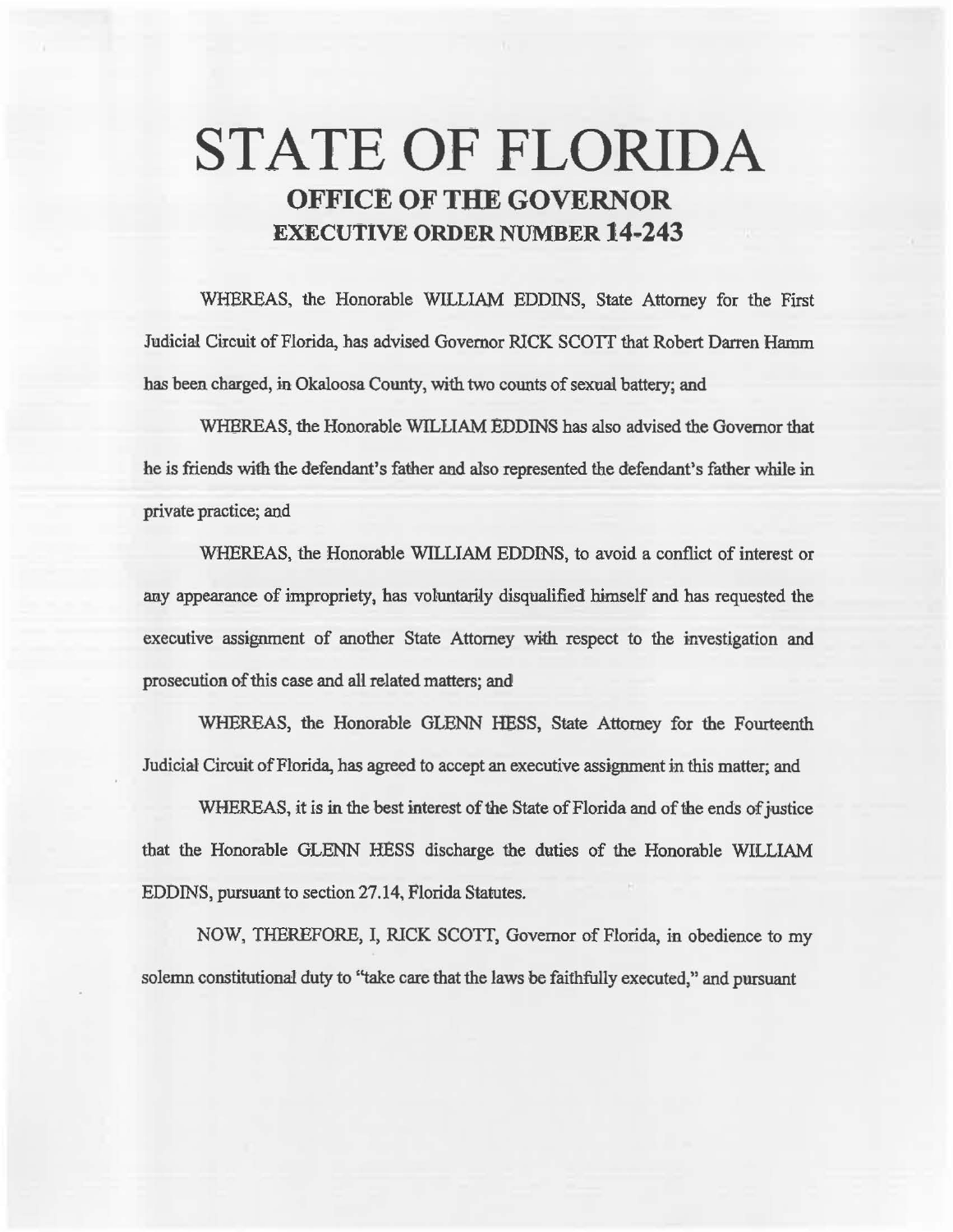to the Constitution and laws of the State of Florida, issue the following Executive Order, effective immediately:

## Section 1.

The Honorable GLENN HESS, State Attorney for the Fourteenth Judicial Circuit of Florida, referred to as the "Assigned State Attorney," is assigned to discharge the duties of the Honorable WILLIAM EDDINS, State Attorney for the First Judicial Circuit of Florida, as they relate to the investigation, prosecution and all matters related to Robert Darren Hamm.

### Section 2.

The Assigned State Attorney or one or more Assistant State Attorneys and Investigators, who have been designated by the Assigned State Attorney, shall proceed immediately to the First Judicial Circuit of Florida, and are vested with the authority to perform the duties prescribed herein.

#### Section 3.

All residents of the First Judicial Circuit are requested, and all public officials are directed, to cooperate and render whatever assistance is necessary to the Assigned State Attorney, so that justice may be served.

#### Section 4.

The period of this Executive Assignment shall be for one (1) year, to and including August 26, 2015.